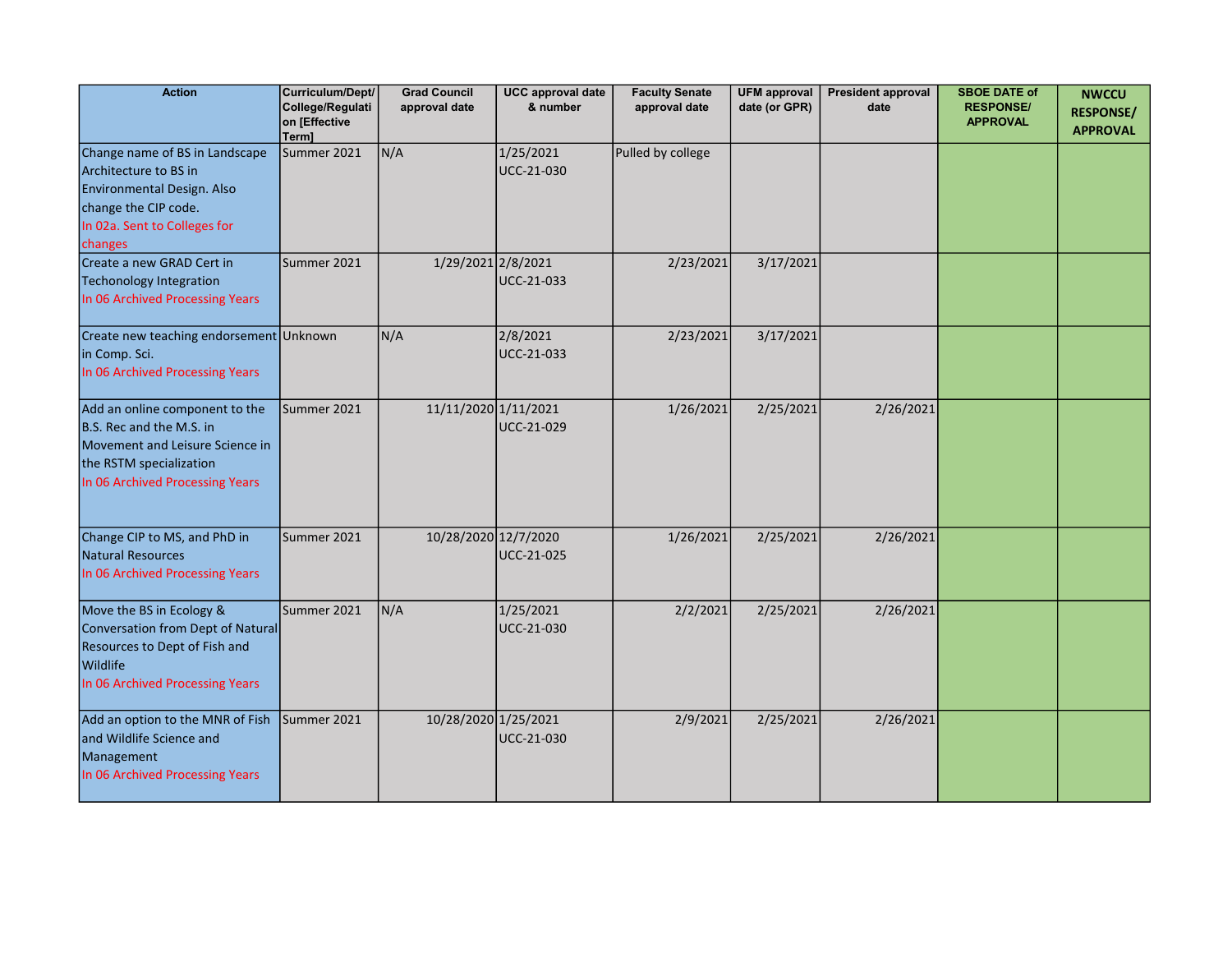| Create new UG certificate in<br>Natural Resource Management<br>In 06 Archived Processing Years                                                                                                                                                                                                                                           | Summer 2021 | N/A | 1/25/2021<br>UCC-21-030  | 2/2/2021   | 2/25/2021 | 2/26/2021  |                 |          |
|------------------------------------------------------------------------------------------------------------------------------------------------------------------------------------------------------------------------------------------------------------------------------------------------------------------------------------------|-------------|-----|--------------------------|------------|-----------|------------|-----------------|----------|
| Changes to Emphases in BS in Env. Summer 2021<br>Sci.<br>Delete Biological, Social Sciences<br>and both Physical Sciences<br>Add Ecological Restoration; Policy,<br>Planning, and Management;<br>Culture and Communication;<br>Integrated Sciences<br>Change name of Biophysical to<br>Sustainability<br>In 06 Archived Processing Years |             | N/A | 11/30/2020<br>UCC-21-025 | 12/8/2020  | 2/25/2021 | 2/26/2021  |                 |          |
| Change the name of the Dept. of<br>Accounting to the Dept. of<br>Accounting and Management<br>Information Systems.<br>In 06 Archived Processing Years                                                                                                                                                                                    | Summer 2021 | N/A | 10/12/2020<br>UCC-21-015 | 10/27/2020 | 12/9/2020 | 12/16/2020 | $1/14/2021$ N/A |          |
| Change the name of the<br>Operations Management Major to<br>Operations and Supply Chain<br>Managements<br>In 06 Archived Processing Years                                                                                                                                                                                                | Summer 2021 | N/A | 1/25/2021<br>UCC-21-028  | 2/2/2021   | 2/25/2021 | 2/26/2021  |                 |          |
| Create a new UG Cert in Small<br><b>Business Management</b><br>In 06 Archived Processing Years                                                                                                                                                                                                                                           | Summer 2021 | N/A | 11/9/2020<br>UCC-21-023  | 11/17/2020 | 12/9/2020 | 12/16/2020 | 1/14/2021       | 3/2/2021 |
| Create a new UG Cert in Business<br>Analytics<br>In 06 Archived Processing Years                                                                                                                                                                                                                                                         | Summer 2021 | N/A | 1/25/2021<br>UCC-21-028  | 2/2/2021   | 2/25/2021 | 2/26/2021  |                 |          |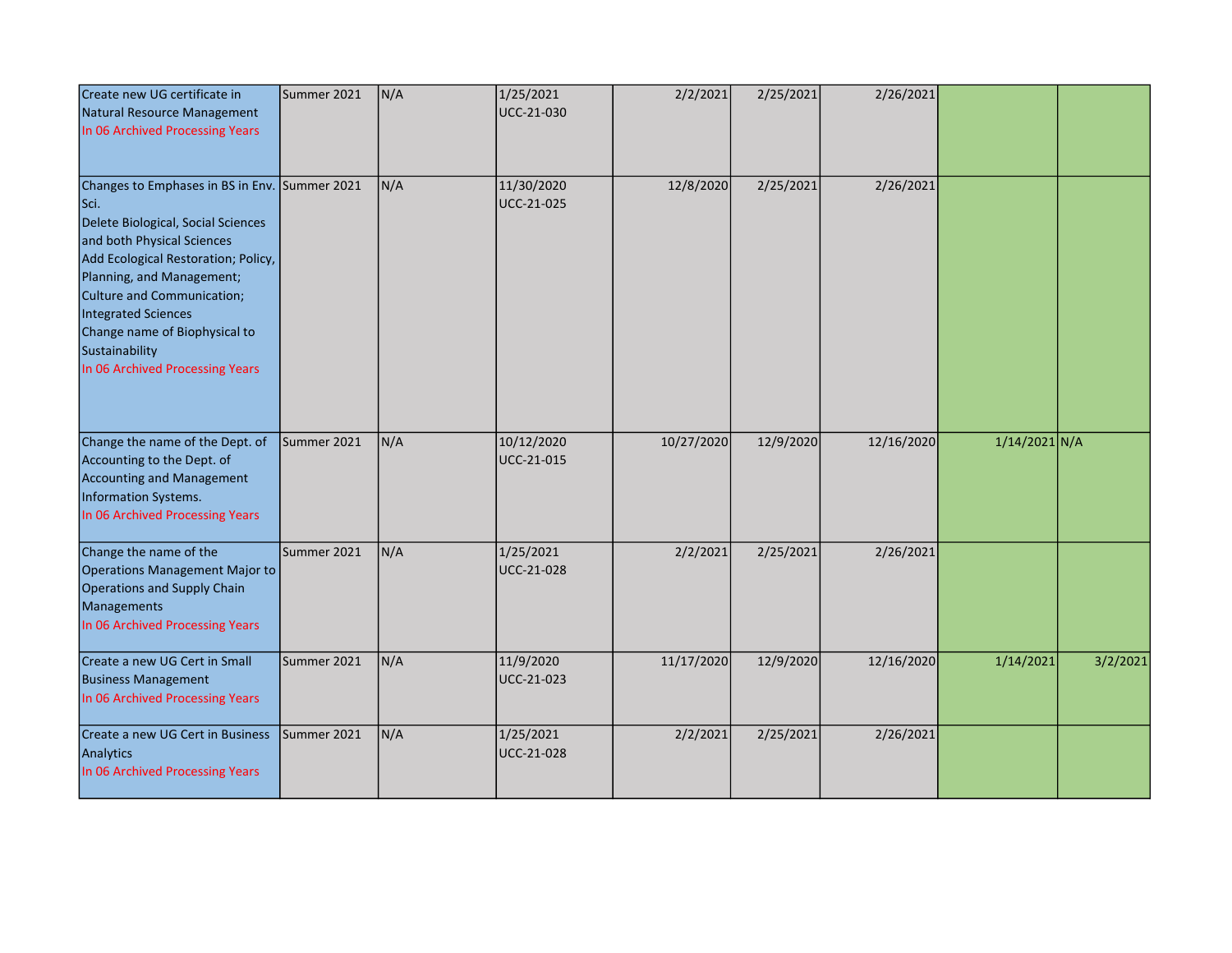| Change the name of the Dept. of<br>Ag & Extension Education to Ag<br>Education, Leadership and<br>Communications<br>In 06 Archived Processing Years                       | Summer 2021 | N/A                  | 12/14/2020<br>UCC-21-026        | 1/27/2021 | 2/25/2021 | 2/26/2021 |  |
|---------------------------------------------------------------------------------------------------------------------------------------------------------------------------|-------------|----------------------|---------------------------------|-----------|-----------|-----------|--|
| Create new minor in Human and<br>Community Engagement<br>In 06 Archived Processing Years                                                                                  | Summer 2021 | N/A                  | 12/14/2020<br>UCC-21-028        | 1/26/2021 | 2/25/2021 | 2/26/2021 |  |
| Create new minor in Sustainable<br>Food Systems<br>In 06 Archived Processing Years                                                                                        | Summer 2021 | N/A                  | 12/14/2020<br>UCC-21-028        | 1/26/2021 | 2/25/2021 | 2/26/2021 |  |
| lCreate a new minor in Water<br>Science and Management<br>In 06 Archived Processing Years                                                                                 | Summer 2021 | N/A                  | 12/14/2020<br>UCC-21-028        | 1/26/2021 | 2/25/2021 | 2/26/2021 |  |
| Create new UG Certificate in<br><b>Precision Ag</b><br>In 06 Archived Processing Years                                                                                    | Summer 2021 | N/A                  | 12/14/2020<br><b>UCC-21-028</b> | 1/26/2021 | 2/25/2021 | 2/26/2021 |  |
| Create new minor in ATD<br>In 06 Archived Processing Years                                                                                                                | Summer 2021 | N/A                  | 2/8/2021<br>UCC-21-033          | 2/23/2021 | 3/17/2021 |           |  |
| Change the name of the math<br>emphasis "Applied-Quantitative<br>Modeling Option" to "Applied-<br>Modeling and Data Science<br>Option"<br>In 06 Archived Processing Years | Summer 2021 | N/A                  | 1/25/2021<br>UCC-21-030         | 2/2/2021  | 2/25/2021 | 2/26/2021 |  |
| Change the name of the Data<br>Analytics certificate to Data<br>Science<br>In 06 Archived Processing Years                                                                | Summer 2021 | 11/13/2020 1/25/2021 | UCC-21-030                      | 2/2/2021  | 2/25/2021 | 2/26/2021 |  |
| Add a minor in Groundwater<br><b>Hydrology</b><br>In 06 Archived Processing Years                                                                                         | Summer 2021 | N/A                  | 1/25/2021<br>UCC-21-030         | 2/2/2021  | 2/25/2021 | 2/26/2021 |  |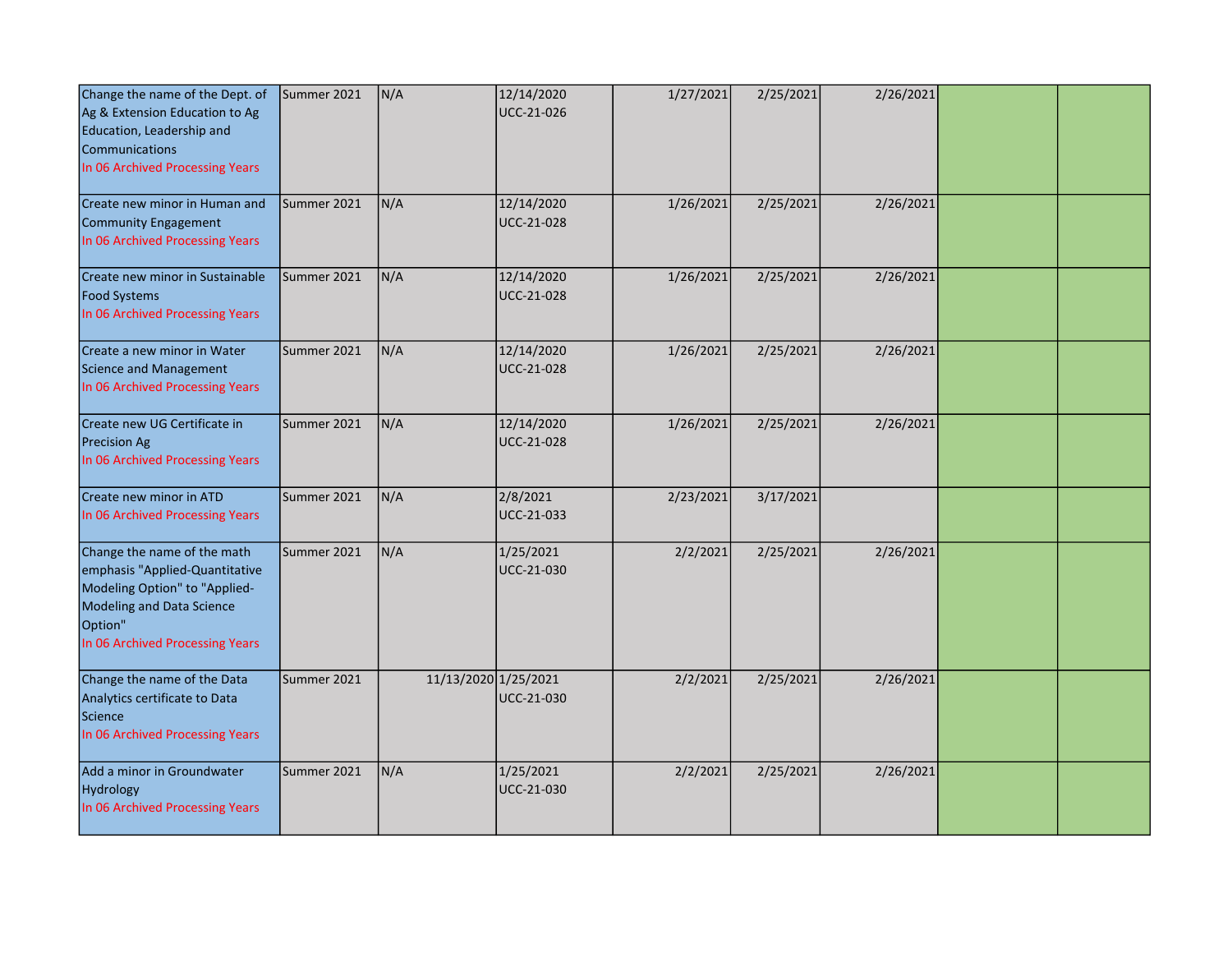| Change dept. name from<br>Psychology & Communication<br>Studies to Psychology &<br>Communication<br>In 06 Archived Processing Years                          | Summer 2021 | N/A                  | 11/2/2020<br><b>UCC-21-020</b> | 11/10/2020 | 12/9/2020 | 12/16/2020 | $1/14/2021$ N/A |          |
|--------------------------------------------------------------------------------------------------------------------------------------------------------------|-------------|----------------------|--------------------------------|------------|-----------|------------|-----------------|----------|
| Offer the M. Mus. 100% online as<br>well as the current 100% face to<br><b>face</b><br>In 06 Archived Processing Years                                       |             | 11/11/2020 1/11/2021 | UCC-21-029                     | 1/26/2021  | 2/25/2021 | 2/26/2021  |                 |          |
| Discontinue emphases in History<br>BA (general, european, american)<br>& Make it a major BA History.<br>In 06 Archived Processing Years                      | Summer 2021 | N/A                  | 11/2/2020<br>UCC-21-020        | 11/17/2020 | 12/9/2020 | 12/16/2020 | 1/14/2021       | 3/2/2021 |
| Change name of Diversity and<br>Inclusion certificate to Certificate<br>in Equity and Justice<br>In 06 Archived Processing Years                             | Summer 2021 |                      | 11/2/2020<br>UCC-21-020        | 11/17/2020 | 12/9/2020 | 12/16/2020 | 1/14/2021       | 3/2/2021 |
| Discont. emphases in the<br>Sociology degree (inequalities &<br>globalization & General). Creates<br><b>BA Sociology.</b><br>In 06 Archived Processing Years | Summer 2021 | N/A                  | 11/9/2020<br>UCC-21-022        | 11/17/2020 | 12/9/2020 | 12/16/2020 | 1/14/2021       | 3/2/2021 |
| Change name of dept of Sociology Summer 2021<br>and Anthropology to the Dept. of<br>Culture, Society and Justice<br>In 06 Archived Processing Years          |             |                      | 11/9/2020<br><b>UCC-21-022</b> | 11/10/2020 | 12/9/2020 | 12/16/2020 | $1/14/2021$ N/A |          |
| Add a new minor in Film &<br>Television Production<br>In 06 Archived Processing Years                                                                        | Summer 2021 | N/A                  | 11/9/2020<br><b>UCC-21-022</b> | 11/17/2020 | 12/9/2020 | 12/16/2020 | 1/14/2021       | 3/2/2021 |